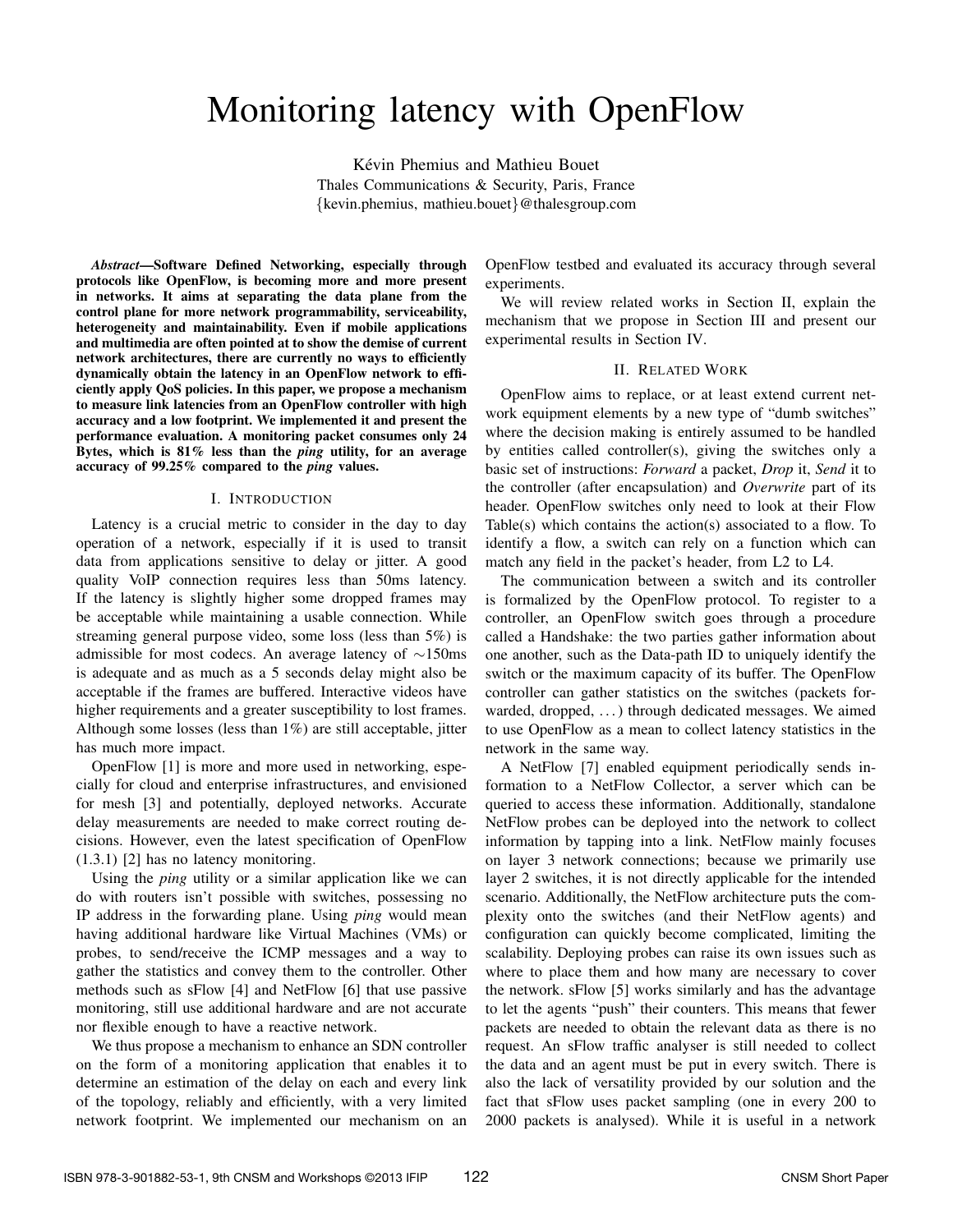management context, it is not catering to our needs for a reactive network. Other initiatives such as OpenSAFE [8] use traffic duplication to monitor the network adding a very high overhead while FlowSense [9] use a push mechanism to analyse link utilization passively; it is an efficient method but not to determine latency.



Fig. 1. Functional architecture of the latency monitoring application.

Our solution to perform latency monitoring is to use a controller to pilot a network of OpenFlow switches. By using some of the OpenFlow protocol messages described in the OpenFlow specification [2] we managed to achieve our goal with great simplicity. The four types of messages used by our solution are :

- STATISTICS\_REQUEST : Message sent from the controller to a switch requesting its current set of statistics (flows, ports,  $\dots$ ).
- STATISTICS\_REPLY : Message sent from a switch to the controller; reply to the previous message.
- PACKET\_OUT : Message sent from the controller to a switch containing a data packet to be forwarded through one or more ports (or an ID if the packer was buffered).
- PACKET IN : Message sent from a switch to the controller when encountering an unknown packet (i.e there is no corresponding entry in the switch's flow table).

The solution is based on sending a specially crafted packet through a link from the controller and back while measuring the amount of time it took to do so (see bold arrows in Fig. 1). To achieve that, we first created a basic Ethernet frame using the broadcast address as a destination and the hardware address of the port which will be used to send the packet as a source. For the Ethernet-type, we used an arbitrary value  $(0x07c3)$ and the payload is composed of the port number and a Timestamp of the packet's creation. The controller will then request a switch  $s_1$  to send this packet through a particular port via a PACKET\_OUT message; the switch  $s_2$  on the other end of the link will not find an entry for this Ethernet-type and send it back to the controller with a PACKET IN. By allowing our monitoring application to supersede the controller's forwarding application (which would by default flood that unknown packet to all the switch's ports) we can retrieve the packet and deduce from the received time and the Time-stamp how long it took for the packet to complete its journey.

We then need to subtract the time the packet spent on the up and downlinks, to and from the switches. We achieve this by measuring the Round Trip Time (RTT) between the STATISTICS\_REQUEST and STATISTICS\_REPLY messages the application sends to the switches for another purpose (rightmost arrows in Fig. 1). We thus have these three values:

- $T_{total}$  the total time
- $T_{s1}$  the RTT between the controller and  $s_1$
- $T_{s2}$  the RTT between the controller and  $s_2$

The link's latency will be:

$$
Latency(s_1, s_2) = T_{total} - \frac{T_{s_1}}{2} - \frac{T_{s_2}}{2} - C
$$

The C variable in the above equation corresponds to the calibration value of the controller, a small offset introduced, among other things, by the controller's limitations. The calibration process is described more thoroughly in section IV-B.

We assume here that the delay on the control channel is symmetrical by using half of the RTT as the one-way latency. In reality, a slight error equal to half the difference between each one-way delay will occur. In addition, the processing time at the switch level will increase the total time, especially under high load. This would increase the determined latency of the link.

An additional optional field can be used to store the downlink RTT in case the monitoring packet is retrieved by another controller, which would not have this information available.

| <b>Destination</b><br><b>MAC</b> | Source<br><b>MAC</b> | <b>Type</b> |              | Source Timestamp |         |
|----------------------------------|----------------------|-------------|--------------|------------------|---------|
| 6 Bytes                          | 6 Bytes              | Bytes:      | <b>Bytes</b> | 8 Bytes          | 8 Bytes |

Fig. 2. Ethernet frame sent to determine the latency.

The network footprint of our method is quite low. Indeed, the Ethernet frame uses 24 Byte packets to determine the link latency instead of ICMP's 196 Bytes<sup>1</sup>. It thus uses 81% less bandwidth. We evaluate its accuracy and compare it to the *ping* utility in the next section.

# IV. EXPERIMENTATION RESULTS

In this section, we present the performance evaluation of our mechanism. First, we detail our implementation on an OpenFlow testbed. Then, we show how we calibrate the implemented controller and finally we evaluate its accuracy with deterministic and random latencies.

# *A. Testbed Description*

*1) OpenFlow controller: Floodlight:* Floodlight 0.90 [11] is a high performing OpenFlow controller able to handle a large amount of equipment while maintaining a high level of availability. It has a modular architecture where we can easily add our own modules and fit them with the others. The default applications of Floodlight did not provide enough

<sup>&</sup>lt;sup>1</sup>ICMP only work in echo/reply mode, thus having two 98 Byte packets for every link and no means to discriminate between the one-way trips values. ARP may also be used beforehand which can cause an additional overhead.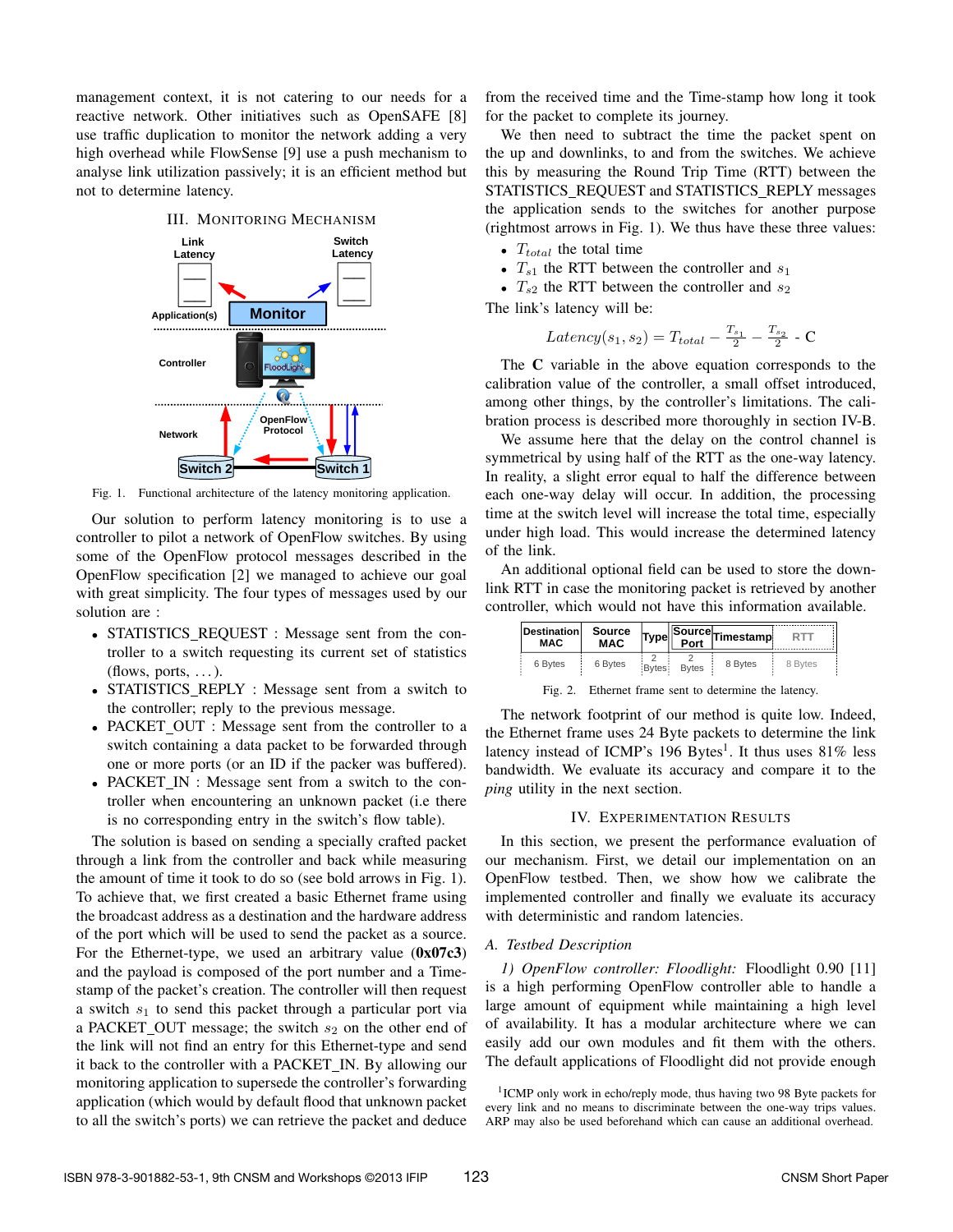functionality to apply our solution. Indeed, Floodlight does not have any monitoring module so we needed to write our own application to monitor the latency in the network. Floodlight was loaded with our monitoring application and retrieved the latency measurements which were stored in a separate file or accessed via a REST API.

*2) Testbed Topology:* The network topology is simulated with *mininet* [12] [13], a powerful network simulator based on Open vSwitch [14]. The topology used is linear with *n* switches identified as  $s_n$ . We changed the links' latencies by using Linux's *tc* utility and set the step of the application to 500ms; meaning that the latency measurements would be updated every 500ms. The experiment runs for 40s divided in four consecutive phases during which the latency varies in shifts : 0ms, 10ms, 30ms and 20ms.

We initially assumed that our application would closely follow the latency changes of the link but we saw that the reported values were systematically slightly above the supposed value as seen in Fig. 3. After investigation, it resulted that this *offset* (or  $\Delta$ ) was mostly constant and mainly due to the overhead added by the system while handling the packets. Many reasons can be presented to explain this : data plane to control plane encapsulation, processor interruptions, thread priorities, hardware limitations, amount of switches, . . .

Because of this persistent effect, it became obvious that some form of calibration was necessary to obtain more precise values, to at least mitigate the factors we can control.



Fig. 3. Preliminary results showing the offset between the calculated (from the monitor application) and the reported (from the *ping* utility) values.

#### *B. Controller's Calibration*

The calibration is done by determining the latency on an unused link (i.e the latency is supposed to be close to zero) and averaging the deviation of the reported value. As we can see in Fig. 4 by the average over time, the offset can be determined after only a handful of seconds.

This experiment was repeated numerous times and the value was on average constant. As we suspected that the deviation might be partly caused by the platform on which the controller runs, we repeated this calibration experiment on many different systems. The results are visible in Table I; as we can see the more "powerful" the workstation, the less offset is reported. The machine hosting the switches stayed the same in all tests, the offset is thus mainly related to the controller.



Fig. 4. Calibration of the controller.

| Processor               | <b>RAM</b> | <b>Operating System</b> | <b>Offset</b> |
|-------------------------|------------|-------------------------|---------------|
| <b>OEMU Virtual CPU</b> | 4 GB       | <b>Ubuntu</b> 10.04.4   | 1.041ms       |
| @ 3.00 GHz Dual Core    | (1x4GB)    | 2.6.32-44 generic       |               |
| Intel Core 2 Duo E8400  | $2$ GB     | Ubuntu $12.10$          | 1.363ms       |
| @ 3.00GHz Dual Core     | (2x1GB)    | $3.5.0 - 23$ -generic   |               |
| Intel Xeon W3520        | 4 GB       | Ubuntu 12,04.1          | 0.829ms       |
| @ 2.67GHz Quad Core     | (4x1GB)    | 3.2.0-35-generic        |               |
| Intel Core 2 Duo T7700  | 4 GB       | <b>Ubuntu 10.04.3</b>   | 1.821ms       |
| @ 2.40GHz Dual Core     | (2x2GB)    | 2.6.32-36-generic       |               |
| 2 x Intel Xeon E5640    | 24 GB      | <b>Ubuntu</b> 10.04.4   | 0.595ms       |
| @ 2.67GHz Quad Core     | (6x4GB)    | 2.6.32-38-generic       |               |

#### TABLE I OFFSET VARIATION *w.r.t* THE CONTROLLER'S WORKSTATION.

Because the latency monitoring application gathers data on a unidirectional, per-link basis, computing the latency on a path accumulates the error of every link crossed. To ensure that our hypothesis was correct, we reiterated the experiment on a 20 switches linear topology and got the latency on multiple paths, from 1 to 19 hops. Fig. 5 shows the results; we can see the reported latency offset values increasing with the number of hops. The second line represents the  $\Delta$  value of the controller multiplied by the hop count. We can see that the curve is linear so knowing the offset of the controller and the hop count is enough to determinate the value to subtract to the reported latency of the path. Factoring this new information, the corrected latency value on a path with *n* hops will be :

$$
Lat(s_1, s_n) = Lat(s_1, s_2) + ... + Lat(s_{n-1}, s_n) - (\Delta \times n)
$$

This can also be used to determine the round trip delay between a pair of switches by adding  $Lat(s_a, s_b)$  and  $Lat(s_b, s_a)$ . Now that we can calibrate our system, we can start over with the tests more thoroughly.

## *C. Latency Measurements*

*1) Deterministic Latency:* The monitored link in this experiment is the one between  $s_1$  and  $s_2$ . As with the preliminary experiment, the link's latency will be fixed by *tc* in shifts. We did a calibration on the controller and ran the experiment; the final figures are the average of a hundred tests. The results can be seen in Fig. 6(a). We can see that during a "nominal phase" (that is when the latency is constant), no matter what the step of the application is, the reported values are on par with the link's latency (cf. Fig. 6(b)). The most interesting